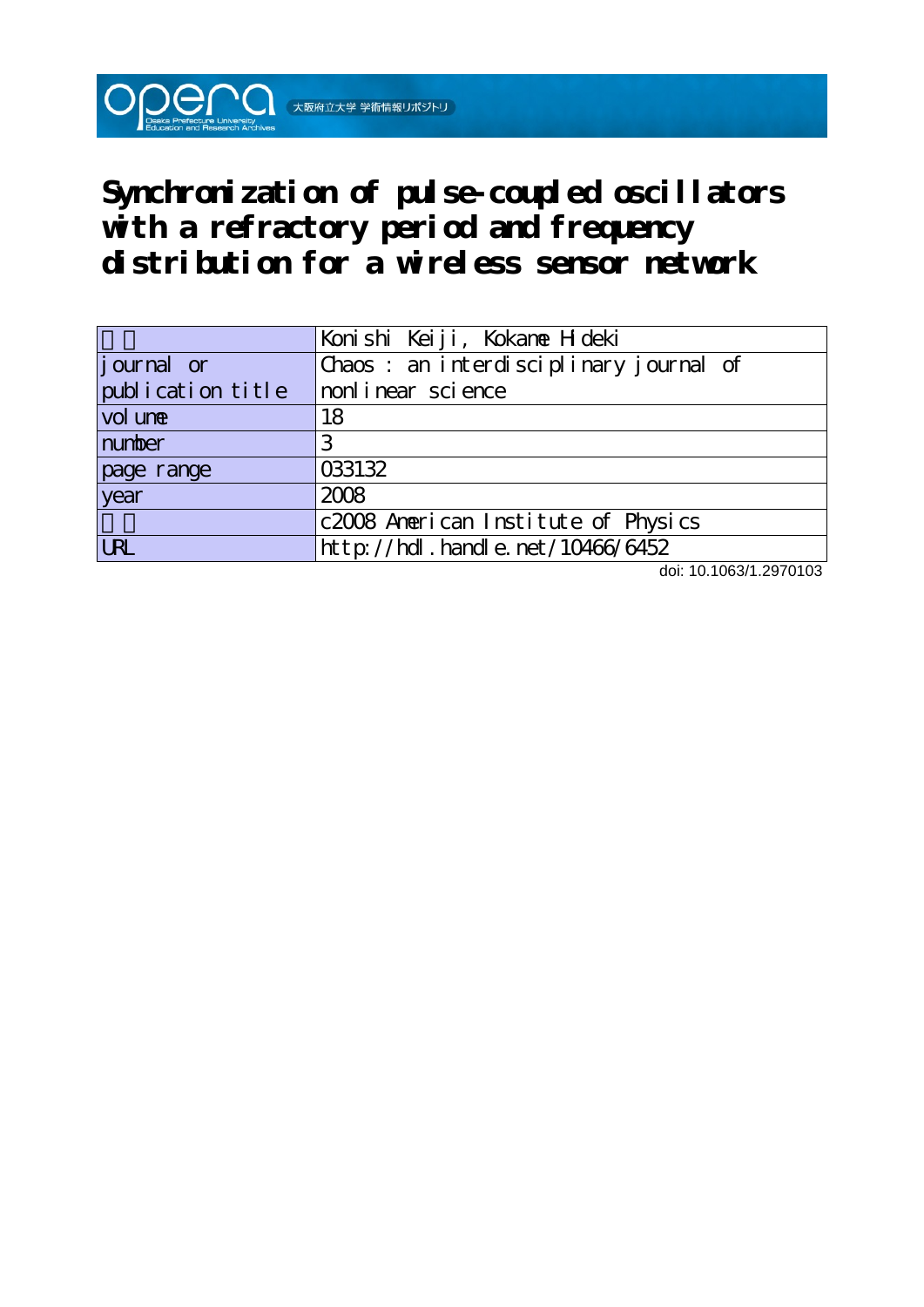# **Synchronization of pulse-coupled oscillators with a refractory period and frequency distribution for a wireless sensor network**

Keiji Konishi*<sup>∗</sup>* and Hideki Kokame

*Dept. of Electrical and Information Systems, Osaka Prefecture University 1-1 Gakuen-cho, Naka-ku, Sakai, Osaka, 599-8531 Japan* (Dated: July 9, 2008)

# Abstract

The present paper considers the synchronization of globally pulse-coupled oscillators with a refractory period and frequency distribution. The oscillators are capable of achieving time synchronization for a practical wireless sensor network. Furthermore, as a result of the stability analysis of the synchronization, a procedure for designing the oscillators is provided: the determination of the allowable refractory period under a given frequency distribution range. These analytical results are verified by numerical examples.

*<sup>∗</sup>*URL: http://www.eis.osakafu-u.ac.jp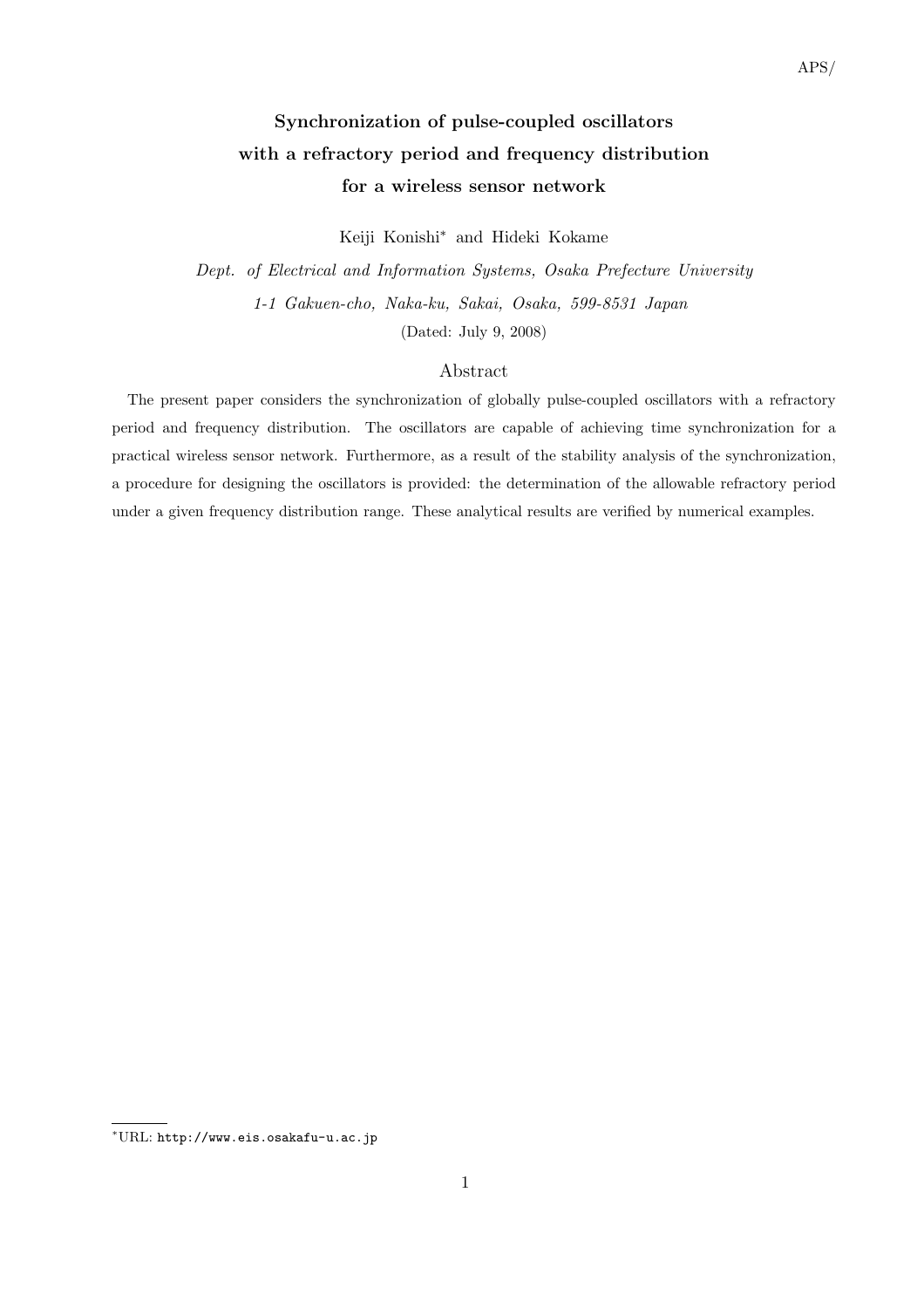## **Lead Paragraph**

The present paper considers the synchronization of globally pulse-coupled oscillators with a refractory period and frequency distribution. The time synchronization of the oscillators is important for a practical wireless sensor network. This is because the time synchronization is needed for various sensor fusion applications and plays an important role in coordinating communication among nodes. The main result of this paper provides a simple systematic procedure for designing the oscillators: the determination of the allowable refractory period under a given frequency distribution range. The result is useful not only for physics but also for information and computer engineering.

## **I. INTRODUCTION**

Synchronization in coupled nonlinear oscillators have been investigated over the years not only in the field of electrical engineering [1–3], but also in nonlinear physics for the purposes of clarifying the mechanism of complex phenomena in nature [4, 5]. Among these coupled oscillators, a pulsecoupled network, which consists of integrate-fire oscillators interacting with each other by impulse signals, has been used as a prototype model for the synchronization of biological oscillators including the pacemaker cells of the heart. Mirollo and Strogatz reported that a global (i.e., all to all) pulsecoupled network exhibits synchronization for almost all initial conditions [6]. This type of network has been further extended and investigated for practical situations: inhomogeneous oscillators with a frequency distribution [7, 8], effects of adding a refractory period to all of the oscillators  $[9, 10]$ , transmission delay of the pulse signals  $[11-14]$ , a local coupled network  $[8, 12, 15-17]$ , and various network topologies [18]. Furthermore, synchronization was experimentally observed in a pulse-coupled network implemented by simple electronic circuits [19–24].

In recent years, wireless sensor networks have been intensively studied in the field of information and computer science [25]. Figure 1 illustrates a wireless sensor network and a node structure. This network consists of spatially distributed autonomous sensor nodes: each node communicates with the other nodes and monitors physical values such as temperature, sound, and pressure. Each node has sensor devices, computation capability (e.g., computer), a communication device (e.g., a transmitter  $(TX)$  and a receiver  $(RX)$ , and a power supply (e.g., battery). Wireless sensor networks are now expected to be used for a wide variety of applications. However, there are still several technical problems to be worked out. A crucial problem is that each sensor node must have access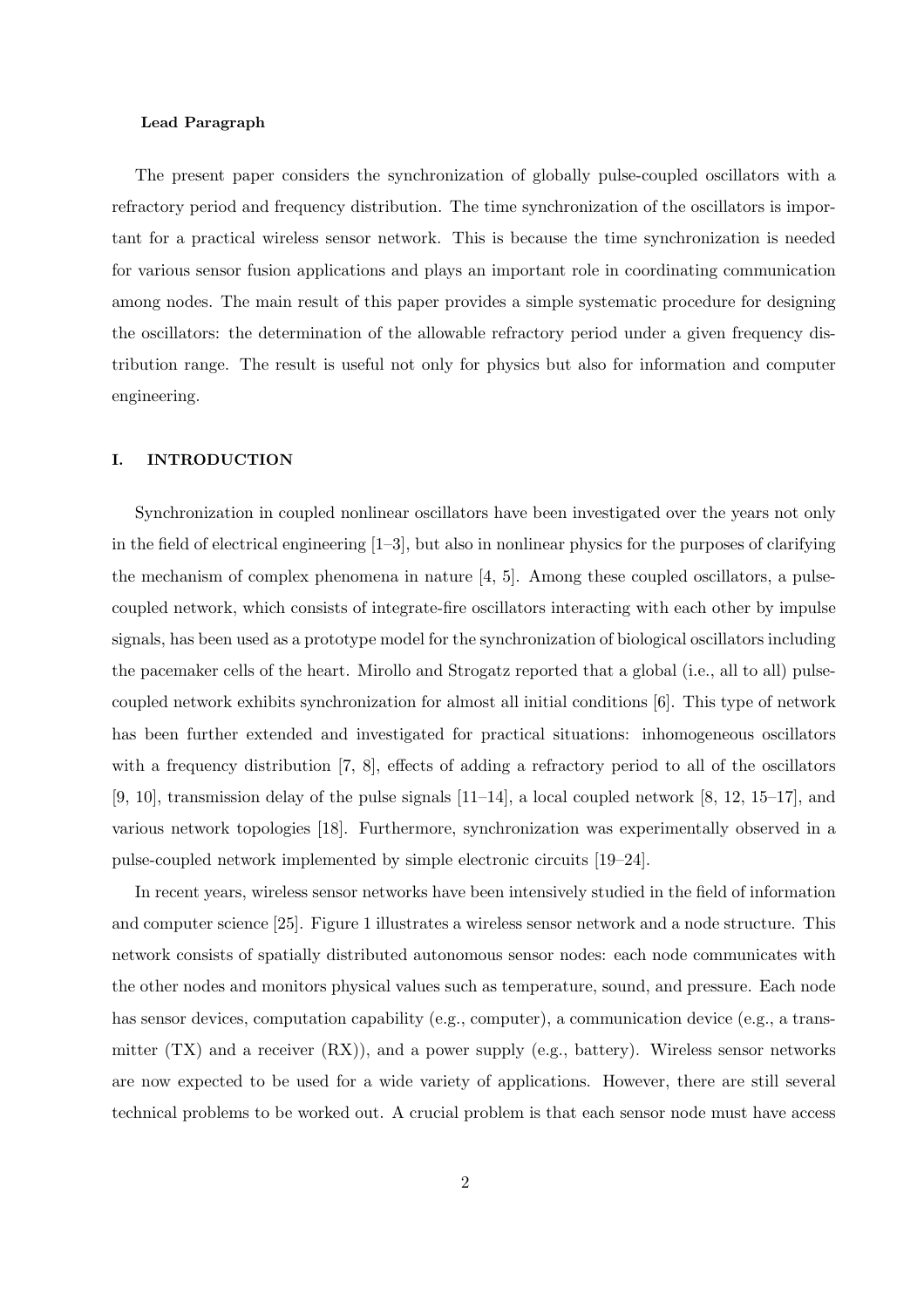

FIG. 1: Illustration of a wireless sensor network and node structure.

to an accurate internal clock. In other words, their clocks should be accurately synchronized for two reasons: time synchronization is needed for various sensor fusion applications and the synchronization plays an important role in coordinating communication among nodes [26]. Thus, the time synchronization problem becomes recognized as one of the crucial problems for a wireless sensor network. **Many researchers have proposed the various rules (i.e., protocols) governing synchronization in order to overcome this problem [26]. However, these protocols often require the computation of message exchange and processing, which wastes the limited computation capability of nodes and causes communication delays. On the other hand, a pulse-coupled oscillators (PCOs) synchronization strategy [27–33] does not require such computation, since the PCOs broadcasting pulse signals instead of packet message can be implemented by hardware at the physical layer of the OSI reference model [33].**

For wireless sensor networks, it is often assumed that a lot of tiny sensor nodes are spatially distributed and the number of nodes changes from hour to hour. Accordingly, the following three problems must be considered. First, the autonomous nodes should save electric power to increase the life of its battery, since they do not have an external electronic power-supply. Second, in order to reduce hardware costs, the nodes have to use standard popular-priced electronic devices, which are not high precision. Finally, the time synchronization should be robust even if the number of nodes changes.

The present paper considers globally pulse-coupled oscillators that can overcome the above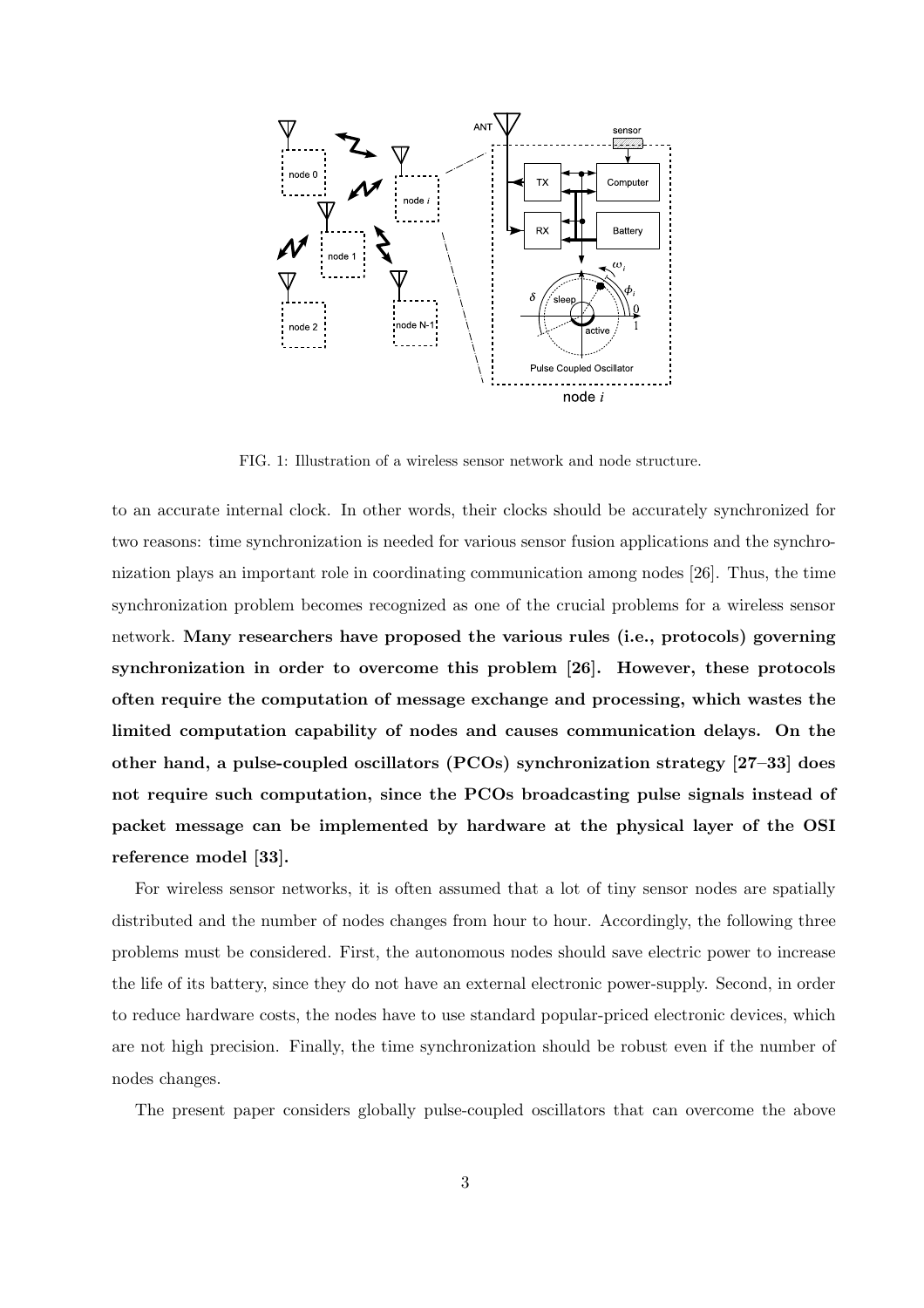three problems. The oscillators are assumed to have the following characteristics: all the oscillators have a long refractory period during which the receiver sleeps to cut power consumption; there are variations in the oscillators' frequency due to the popular-priced electronic devices; synchronization is maintained even when nodes are deleted or added. The main purposes of this paper are to analyze the dynamics of the pulse-coupled oscillators and to provide a systematic procedure for designing the refractory period, on the basis of a given variation range of the oscillators' frequency, both for minimizing the electronic power consumption and maintaining the synchronization. To verify the proposed procedure, some numerical examples are presented.

## **II. PULSE-COUPLED OSCILLATORS**

Consider a network of *N* oscillators (i.e., *N* nodes). The phase of *i*-th oscillator, denoted by  $\phi_i(t) \in [0,1]$ , envelopes with parameter  $\omega_i \in [\underline{\omega},1]$ ; that is,

$$
\frac{\mathrm{d}\phi_i(t)}{\mathrm{d}t} = \omega_i, \quad (i = 0, 1, \dots, N - 1). \tag{1}
$$

For the sake of simplicity, the upper limit of  $\omega_i$  is normalized as 1, and then the lower limit is set to  $\underline{\omega}$ . Thus the parameter is in the range:  $\omega_i \in [\underline{\omega}, 1]$ . Let  $k \in \mathbb{Z}_+$  be the number of firings in  $t$ he network. When the phase  $\phi_i(t)$  reaches 1 at time  $t^{k-}$ , the *i*-th oscillator fires and **broadcasts an impulse signal to all the other oscillators. Then, it is immediately reset**  $\mathbf{t}$ **o** zero at  $t^{k+},$ 

$$
\phi_i(t^{k-}) = 1 \implies \phi_i(t^{k+}) = 0. \tag{2}
$$

At the same time, the other oscillators being active,  $\phi_j(t^{k-}) \in [\delta, 1]$  (i.e., receiver **works), are forced to be reset to zero by the broadcast impulse signal:**

$$
\phi_i(t^{k-}) = 1 \quad \text{and} \quad \phi_j(t^{k-}) \in [\delta, 1) \Rightarrow \phi_j(t^{k+}) = 0 \quad \forall j \neq i. \tag{3}
$$

On the contrary, the sleeping oscillators,  $\phi_j(t^{k-}) \in (0,\delta)$  (i.e., receiver sleeps), are not **reset:**

$$
\phi_i(t^{k-}) = 1 \quad \text{and} \quad \phi_j(t^{k-}) \in (0, \delta) \implies \phi_j(t^{k+}) = \phi_j(t^{k-}) \quad \forall j \neq i. \tag{4}
$$

It is obvious that the time interval of the receiver being active,  $[\delta, 1]$ , becomes shorter **as** *δ* **increases. The mathematical description of the network dynamics, which can be described by a nonlinear discrete-time map, is given in Appendix.**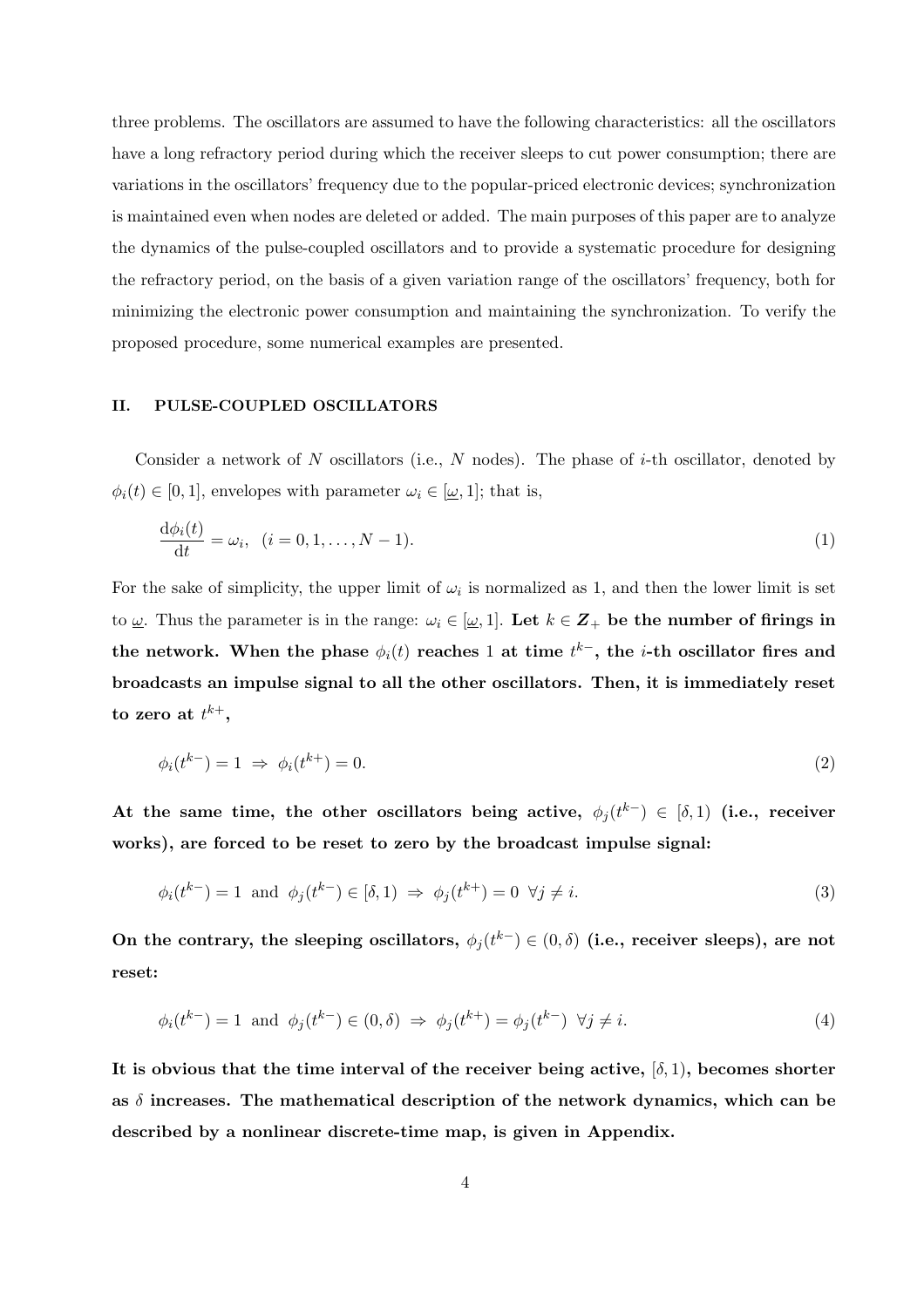Now the relationship between the oscillators proposed in the present paper and the original oscillators proposed by Mirollo and Strogatz [6] is clarified. The present oscillators have the following four features compared with the original: the function  $x = f(\phi)$ , which describes the relationship between the system state *x* and the phase  $\phi$ , is simplified as a linear function,  $f(\phi) := \phi$ ; the firing strength is set to infinity; the parameter values,  $\omega_i$ , are distributed; the active and sleep periods are introduced. The first and second features specialize the original oscillators; on the contrary, the others extend the original specification. **The third feature has already been introduced in the field of physics [7, 8] and networks [30]; furthermore, the fourth has also been investigated in that of physics [9, 10] and networks [33].** Very few works have been found to be currently available on both of third and fourth features. Nevertheless, as mentioned in the previous section, for sensor networks, it is important to consider oscillators that have both of the features.

The main concrete purpose of this paper is to solve a design problem. The problem has three assumptions: the parameters  $\omega_i$  are unknown, but the lower limit  $\omega$  is known; the initial conditions of all oscillators are completely unknown; the number of oscillators, *N*, is unknown and several oscillators are added or deleted at some time. These are reasonable assumptions for practical sensor networks. First, an integrate-and-fire oscillator was experimentally realized by charging and discharging a capacitor [19–22]. In this case, the capacitance accuracy is proportional to the oscillator frequency accuracy. In general, popular-priced capacitors are not highly-accurate, but their maximum error (e.g., *±*10%) can be obtained from their data sheet. This situation explains the first assumption. Second, the initial condition of the oscillators corresponds to the initial electric charge of the capacitances. It can be easily understood that it is not practical to check the initial electric charge of all of the oscillators. The second assumption represents this situation. Third, it is natural that some of the numerous sensor nodes break down and new nodes are added to replace the broken nodes. The third assumption represents this situation.

Under these assumptions, the present paper tries to design a refractory period  $\delta$  such that: the oscillators should be synchronized at most a given *n* fires after new nodes are added; *δ* is maximized. These two specifications are required for practical reasons. The first specification guarantees that the recovery period from a disturbance (e.g., new nodes added) is equal or less *n*. This period represents a crucial performance, or robustness, of the networks. The second specification indicates that in order to cut power consumption, the refractory period should be extended as long as possible.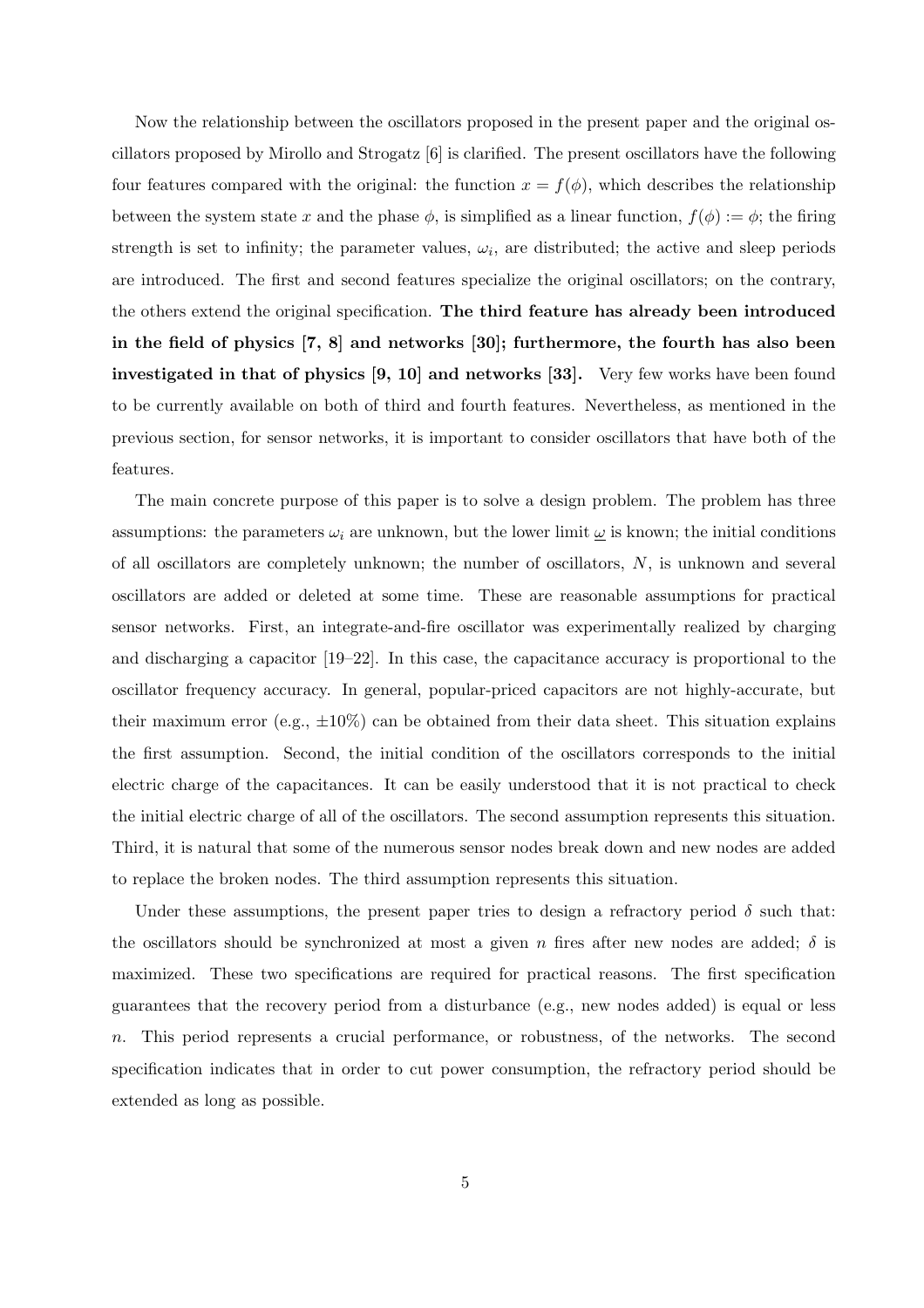#### **III. DEFINITIONS OF STABILITY**

In this section, the definitions of synchronization and two types of stability of synchronization in the network described by  $(1)$ ,  $(2)$ ,  $(3)$ ,  $(4)$  are provided. Before the definitions, the maximum frequency of all the oscillators is denoted by

$$
\hat{\omega} := \max_{i \in \{0, 1, \dots, N-1\}} \omega_i.
$$
\n(5)

First, a definition of synchronization is introduced.

**[Synchronization]** All the oscillators are said to **synchronize** if they repeat to fire simultaneously,

$$
\phi_i(t^{k+}) = 0, \ \forall i \in \{0, 1, \dots, N-1\}, \ \forall k \ge n,
$$
\n<sup>(6)</sup>

with a constant period,

$$
t^{(k+1)+} - t^{k+} = \frac{1}{\hat{\omega}}, \ \forall k \ge n,\tag{7}
$$

after *n* fires.

Second, two definitions of stability of synchronization are detailed.

**[Local stability]** Suppose that the initial condition of every oscillator is

$$
\phi_i(0) \in [\delta, 1], \ \forall i \in \{0, 1, \dots, N - 1\}.
$$
\n<sup>(8)</sup>

The synchronization is said to be **locally stable** if all the oscillators have been synchronized since the first fire  $(n = 1)$ .

**[Global stability]** Suppose that the initial condition of every oscillator is

$$
\phi_i(0) \in [0, 1], \ \forall i \in \{0, 1, \dots, N - 1\}.
$$
\n
$$
(9)
$$

The synchronization is said to be **globally stable** if all the oscillators have been synchronized since the *n*-th fire.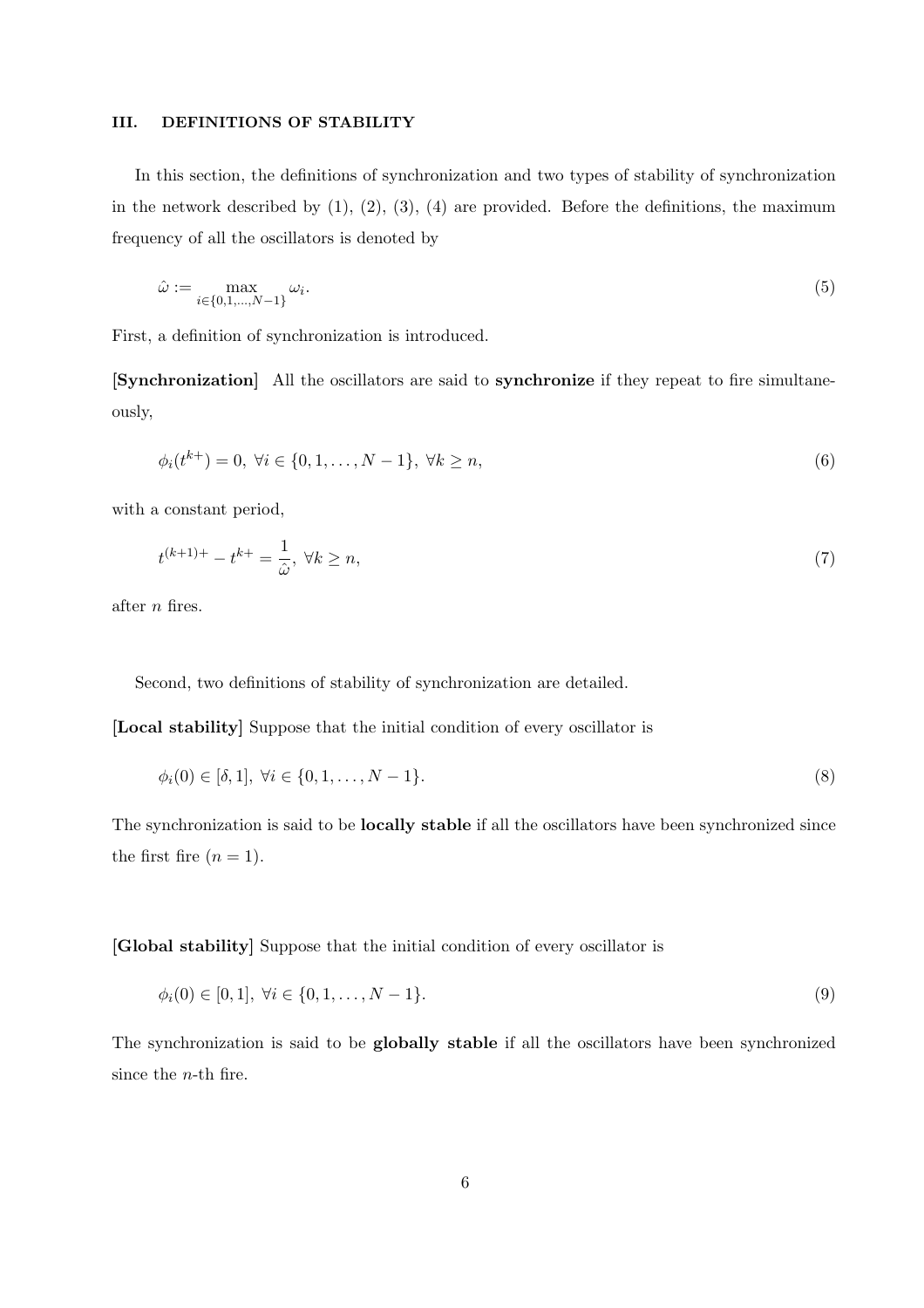

FIG. 2: Stroboscopic view on the phase  $\phi_i(t)$  of  $N = 100$  at each fire time  $t^{k+}$  ( $\omega = 0.60$ ). Just after the 10th fire, a new node with  $\phi_{100}(t^{10+}) = 0.5$  and  $\omega_{100} = 0.8$  is added to the network.

Since initial condition  $(8)$  is included in condition  $(9)$ , it is noticed that global stability possesses local stability. However, in this paper, the concept of local stability cannot be used to design the oscillators due to the second and third assumptions. Thus, global stability is primarily used to design the oscillators.

In order to grasp the difference between local and global stability, numerical examples are presented. Figure 2 plots a stroboscopic view on the phase  $\phi_i(t)$  of  $N = 100$  at each fire time  $t^{k+}$ . The differences between Figs.  $2(a)$  and  $2(b)$  are the refractory period  $\delta$  and initial conditions; the other parameters are the same. Just after the 10th fire, a new oscillator with  $\phi_{100}(t^{10+}) = 0.5$ and  $\omega_{100} = 0.8$  is added to the network. In Fig. 2(a), the initial condition satisfies condition (8), so the oscillators synchronize from the first fire to the 10th fire. After the addition of a new oscillator, the synchronization breaks down. This result indicates that the synchronization is locally stable. In Fig. 2(b), the initial conditions are distributed on the range (9), then the oscillators synchronize from the 4th to the 10th fires. After the addition of a new oscillator, the synchronization temporarily breaks down, but recovers within two fires. Hence, Fig. 2(b) shows that the synchronization is globally stable.

## **IV. STABILITY ANALYSIS**

In this section, a solution to the problem of how to design a refractory period  $\delta$  that guarantees the local and global stability of the synchronization is provided.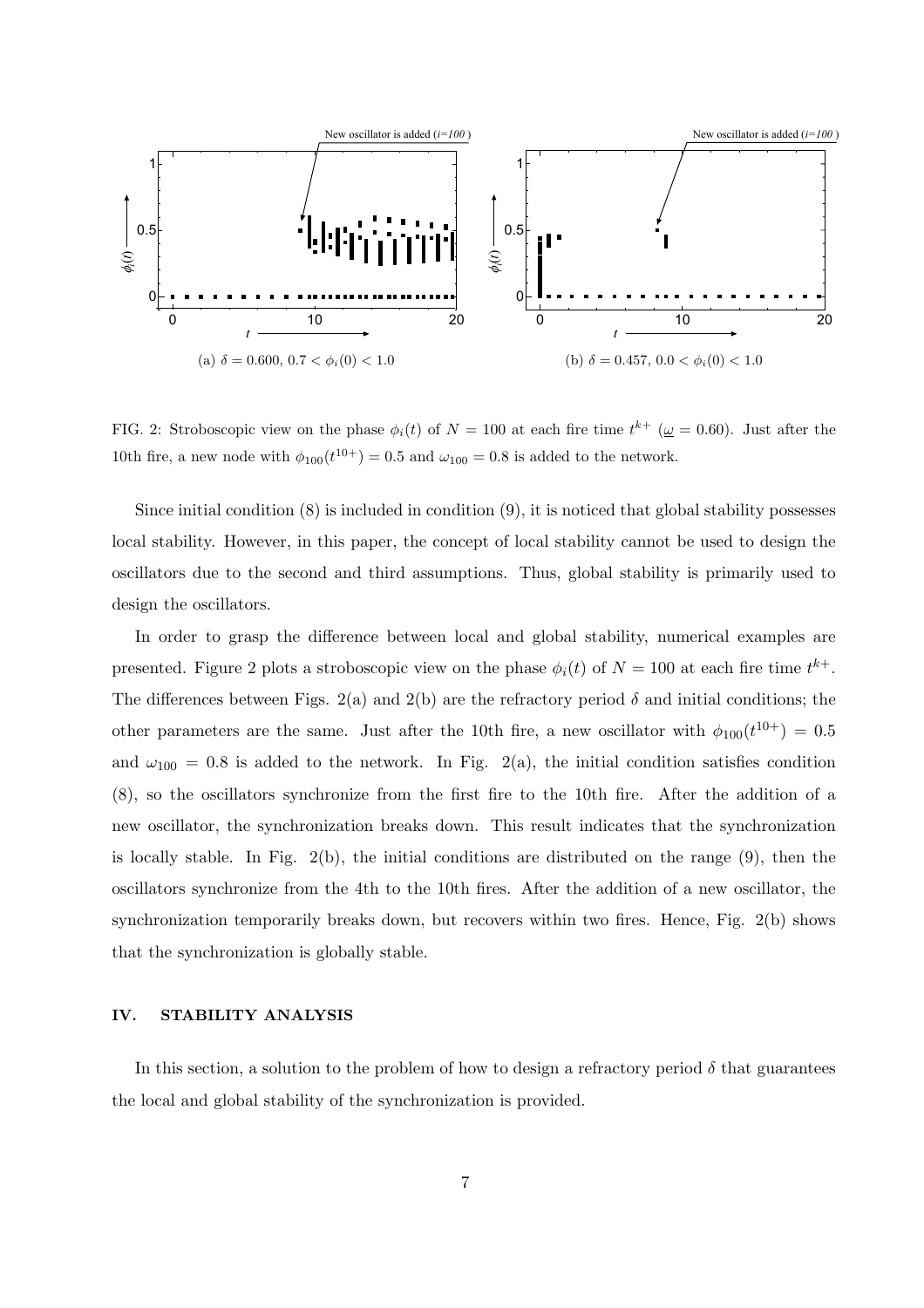

FIG. 3: Illustration of phase distribution at just before and after fire times  $t^{k\pm}$ .

## **A. Local stability condition**

First, local stability is considered. Figure 3(a) illustrates the phase  $\phi_i(t)$  with local stability at just before and after fire times  $t^{k\pm}$ . The phases are within the shaded regions at  $t^{k\pm}$ . The initial condition is given by condition (8). Since all the oscillators are in the active region at  $t = 0$ , and oscillator's fire induces the other oscillators' fire. This fire causes all the oscillators to be reset to zero at  $t^{1+}$ . After that, the phase  $\phi_i(t)$  is increased at the rate  $\omega_i$ , where the upper and lower bounds of the increasing rate are 1 (solid line) and *ω* (dashed-dotted line). As the upper and lower bounds are 1 and  $\omega$ ,  $t^{2+} - t^{1+} \ge 1$  and  $t^{2+} - t^{1+} \le 1/\omega$  are provided. The phase distribution at just before the second fire is limited to a subinterval  $[\underline{\omega}, 1]$ . Hence, if  $\underline{\omega} \ge \delta$  is held, all the oscillators are reset to zero at  $t^{2+}$ . Since the same firing sequence is repeated after the second fire, the synchronization is eternally maintained. From the above discussion, a sufficient condition for the local stability is as follows.

**[Local stability condition]** If the lower bound of the parameter,  $\omega$ , is greater than or equal to the refractory period  $\delta$ ,

$$
\delta \le \underline{\omega},\tag{10}
$$

then the synchronization is locally stable.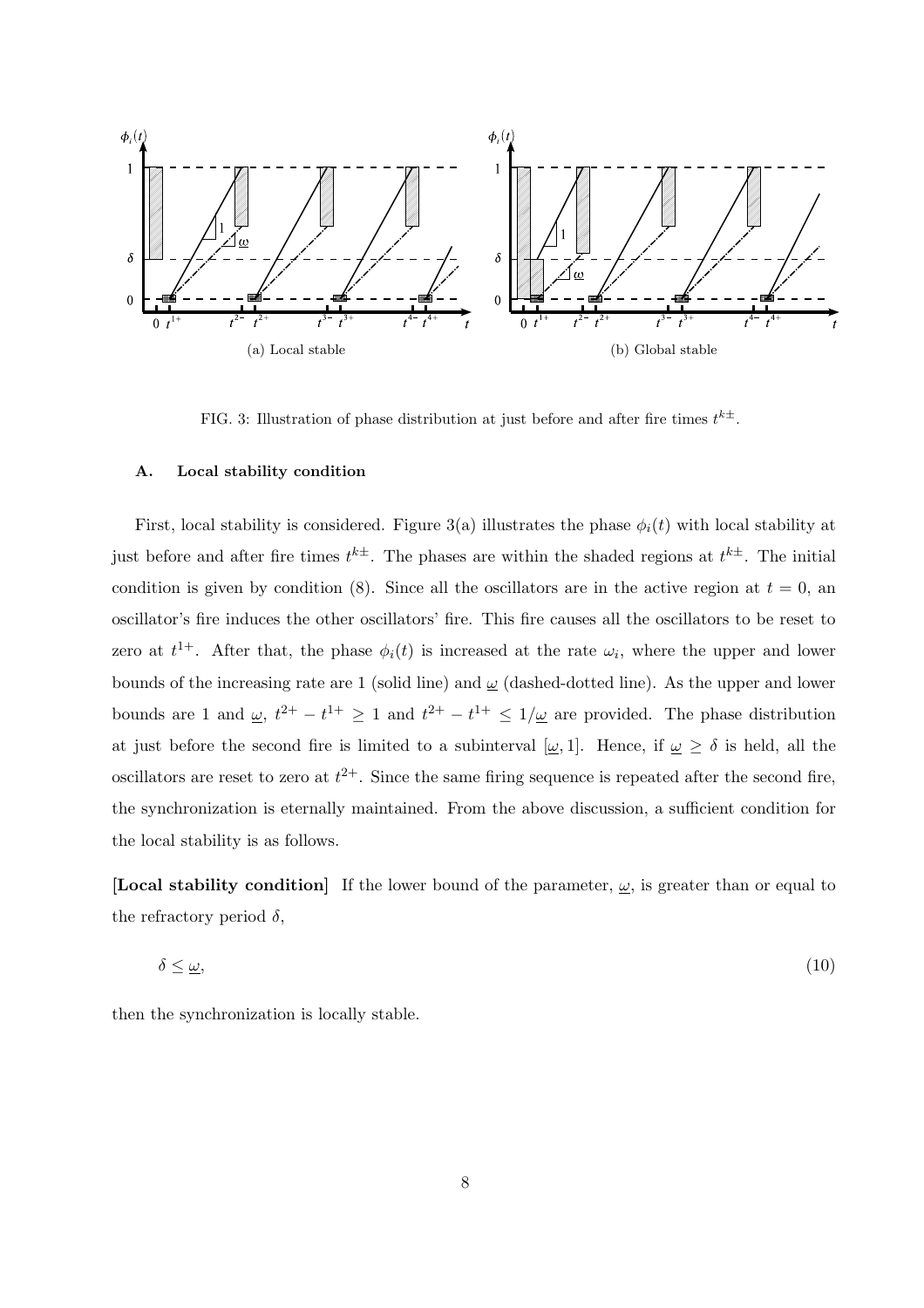

FIG. 4: Illustration of phase distribution at just before and after fire times  $t^{k\pm}$ . The synchronization is globally stable  $(n=3)$ .

#### **B. Global stability condition**

Next, global stability is considered. Figure 3(b) illustrates the phases  $\phi_i(t)$  having global stability at just before and after fire times  $t^{k\pm}$ . The initial state is given by condition (9). Just after the first fire,  $t^{1+}$ , the phases within the active region are reset to zero, but the phases outside the region (i.e., within the sleep region) remain unchanged. After  $t^{1+}$ , the phases  $\phi_i(t)$  are increased at the rate *ω<sup>i</sup>* . The upper and lower bounds of the increasing rate are 1 (solid line) and *ω* (dashed-dotted line). The earliest possible time for the second fire is estimated to be  $t^{2-} = t^{1+} + 1 - \delta$ . The phase distribution at  $t^{2-}$  is given by  $\phi_i(t^{2-}) \in [\underline{\omega}(1-\delta),1]$ . Consequently, if the distribution at  $t^{2-}$  is within the active region, that is,

$$
\delta \le \underline{\omega}(1-\delta) \Leftrightarrow \delta \le \frac{\underline{\omega}}{1+\underline{\omega}},\tag{11}
$$

then all the oscillators fire at  $t^{2-}$ , and then are reset to zero at  $t^{2+}$ . If condition (11) is satisfied, the synchronization is maintained after that point.

Now the case in which the oscillators synchronize after at most three fires,  $\omega < \delta$ , is considered as shown in Fig. 4. For  $t \in [0, t^{2-}]$ , the same behavior as in Fig. 3(b) is evident. However, just after the second fire,  $t^{2+}$ , the phases within the active region are reset to zero as shown in Fig. 4. After  $t^{2+}$  they increase within the upper (solid line with slope 1) and lower (dashed-dotted line with slope  $\omega$ ) bounds. On the other hand, the phases outside the region at  $t^{2-}$  still remain; after  $t^{2+}$  they increase within the upper (dashed line with slope  $\delta/(1-\delta)$ ) and lower (dashed-dotted line with slope <u> $\omega$ </u>) bounds. The upper bound rate,  $\delta/(1-\delta)$ , is the largest possible rate  $\omega_i$  of the oscillators unfired at *t* <sup>2</sup>*−*. It is noticed that the third fire can be classified into the three cases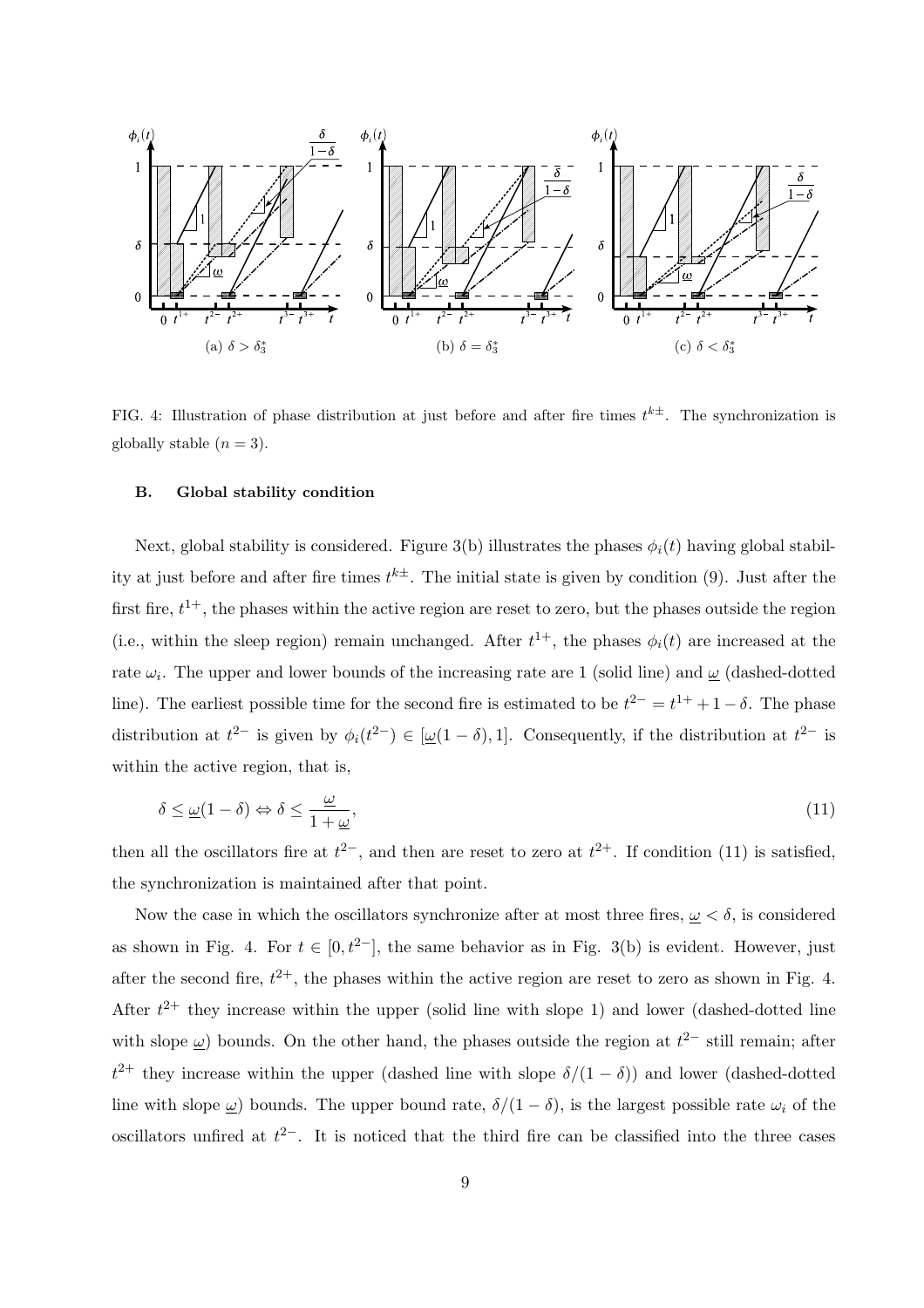sketched in Fig. 4: Figure  $4(a)$   $(4(c))$  illustrates the case in which the oscillators unfired (fired) at  $t^{2-}$  lead to the third fire; the marginal case is sketched in Fig. 4(b). From these sketches, it is easily seen that the marginal case occurs for  $\delta = \delta_3^*$ , where  $\delta_3^* := (1 - \delta_3^*)^2$ ,  $\delta_3^* \in (0, 1)$ . Thus, the time interval between the second and third fires is

$$
t^{3-} - t^{2-} \ge \begin{cases} (1 - \delta)^2 / \delta & \text{if } \delta \ge \delta_3^* \\ 1 & \text{if } \delta \le \delta_3^* \end{cases} \tag{12}
$$

The lower bound slope  $\omega$  in Fig. 4 (dashed-dotted line) guarantees that the smallest phase at  $t^{3-}$ satisfies

$$
\min_{i \in \{0, 1, \dots, N-1\}} \phi_i(t^{3-}) \ge \underline{\omega}(t^{3-} - t^{2-}).
$$
\n(13)

On the other hand, it is obvious that if

$$
\min_{i \in \{0, 1, \dots, N-1\}} \phi_i(t^{3-}) \ge \delta \tag{14}
$$

holds, then all the oscillators synchronize after at most three fires. Thus, condition (13) allows the sufficient condition of (14) to be obtained, which is described by

$$
\underline{\omega}(t^{3-} - t^{2-}) \ge \delta. \tag{15}
$$

As a consequence, it can be said that, if condition (15) is held, then all the oscillators synchronize after at most three fires. Substituting inequality (12) into condition (15) yields

$$
\delta \le \begin{cases} \frac{\sqrt{\omega}}{1 + \sqrt{\omega}} & \text{if } \delta \ge \delta_3^* \\ \frac{\omega}{\omega} & \text{if } \delta \le \delta_3^* \end{cases} \tag{16}
$$

This condition is equivalent to

$$
\delta \le \begin{cases} \frac{\sqrt{\omega}}{1 + \sqrt{\omega}} & \text{if } \omega \ge \omega_3^* \\ \frac{\omega}{1 + \omega} & \text{if } \omega \le \omega_3^* \end{cases}
$$
 (17)

where  $\omega_3^*$  is a solution of  $\omega = (1 - \omega)^2, \omega \in (0, 1)$ .

The above discussion is now generalized. Figure 5 illustrates the phase distribution synchronized after at most *n* fires. The fire pattern in which the unfired oscillators lead to the next fire (see Fig.  $4(a)$ ) is repeated until the  $(n-1)$ th fire. The three cases mentioned in Fig. 4, that is  $\delta > , = , < \delta_3^*$ , are also valid for any number of fires; Figure 4 corresponds to Fig. 5 with the exception of the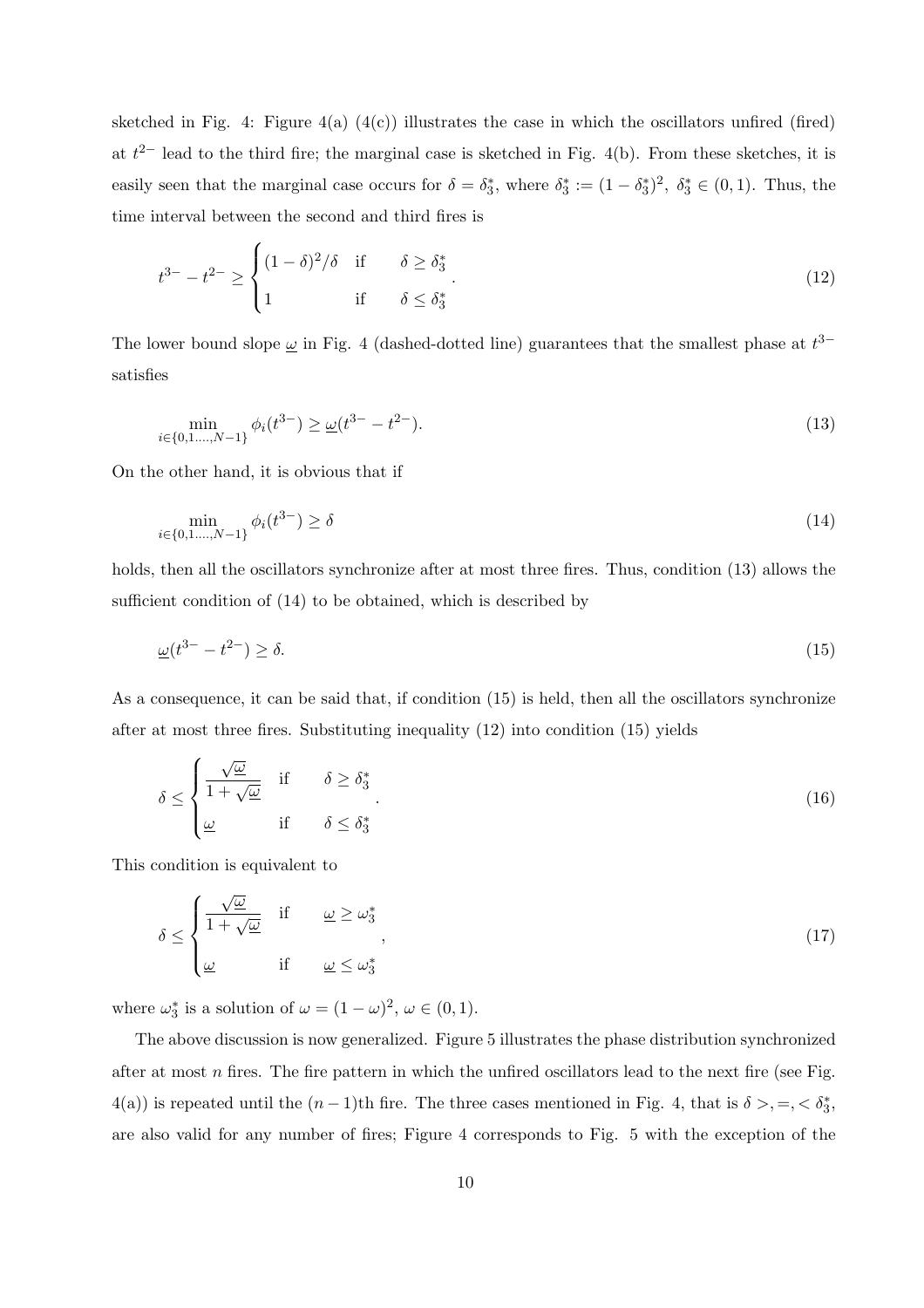

FIG. 5: Illustration of phase distribution at just before and after fire times  $t^{t\pm}$ . The synchronization is globally stable (*n*).

slopes. The phases fired at  $t^{(n-1)-}$  increase within the upper (solid line with slope 1) and lower (dashed-dotted line with slope *ω*) bounds. On the other hand, the phases that remain unfired at  $t^{(n-1)-}$  increase within the upper (dashed line with slope  $\delta^{n-1}/(1-\delta)^{n-1}$ ) and lower (dasheddotted line with slope  $\omega$ ) bounds. In a similar way to the  $n = 3$  case, the following condition can be obtained.

**[Global stability condition]** If the lower bound of the parameter, *ω*, and the refractory period *δ* satisfy

$$
\delta \le g(n,\underline{\omega}),\tag{18}
$$

$$
g(n, \underline{\omega}) := \begin{cases} \frac{n - 1/\underline{\omega}}{1 + n - 1/\underline{\omega}} & \text{if } \quad \underline{\omega} \ge \omega_n^* \\ \underline{\omega} & \text{if } \quad \underline{\omega} \le \omega_n^* \end{cases}
$$
(19)

$$
\omega_n^* := \{ \omega : \omega \in [0, 1), (1 - \omega)^{n - 1} = \omega^{n - 2} \},
$$
\n(20)

then all the oscillators synchronize after at most  $n(\geq 2)$  fires for any initial condition.

These analytical results shall be confirmed by numerical simulations in the next section.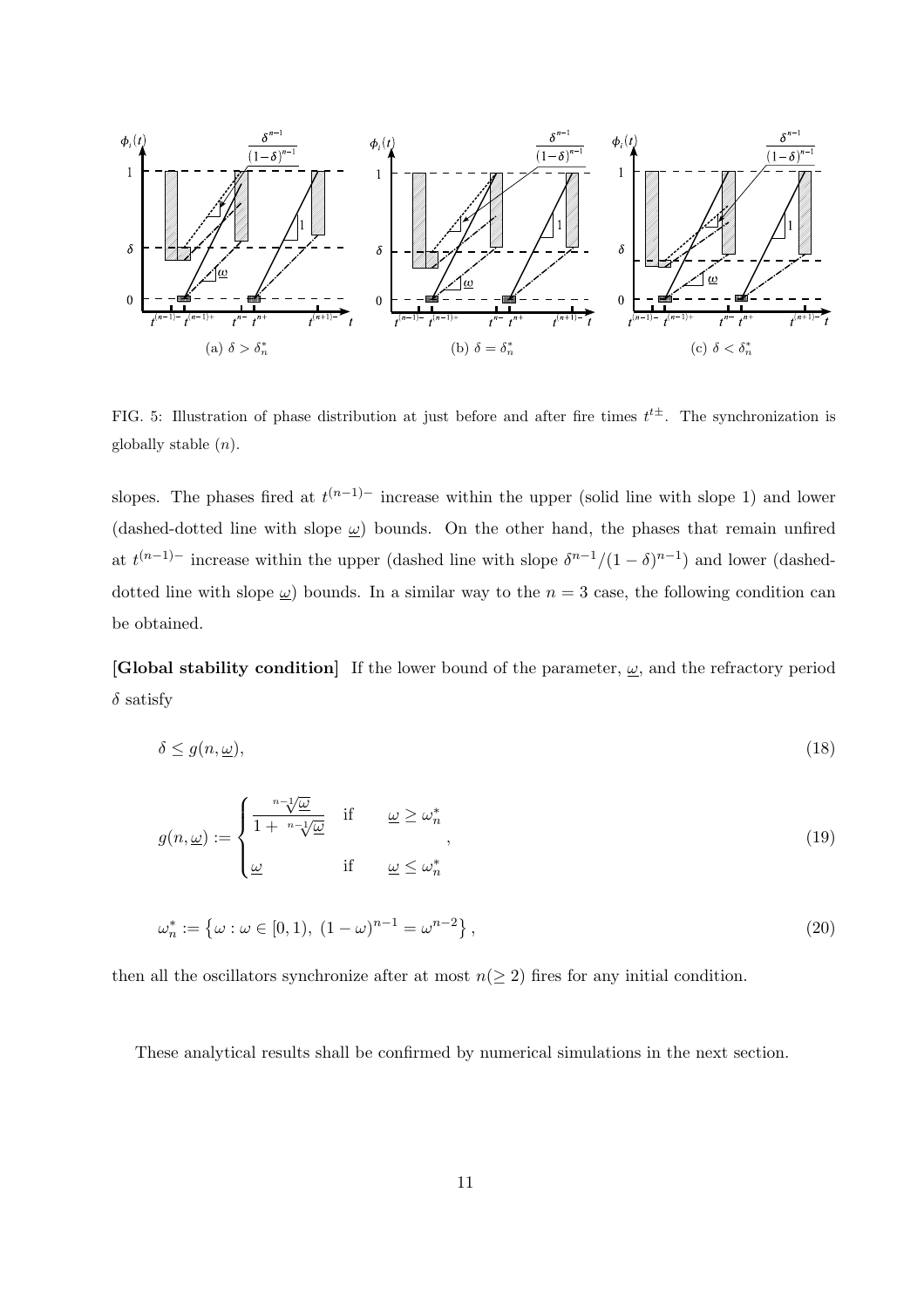## **V. NUMERICAL SIMULATIONS AND DISCUSSIONS**

This section shall confirm the analytical results by numerical simulations, and discuss the procedure for designing the oscillators.

#### **A. Numerical simulations**

The number of fires needed to achieve synchronization for  $\delta \in (0,1)$  and  $\underline{\omega} \in (0,1)$  is checked. The number of oscillators is set to  $N = 500$ , and their initial phases are randomly chosen from Eq. (9). The oscillators with a fixed parameter set  $\{\delta, \underline{\omega}\}\$ runs until  $t = 100$ . This run is repeated 20 times, and then the maximum number of fires is recorded. As shown in Fig.  $6(a)$ , the recorded number represented by

## 2: red, 3: blue, 4: green

is plotted for  $\delta \in (0,1)$  and  $\underline{\omega} \in (0,1)$ . In addition, the function  $g(n, \underline{\omega})$  in Eq. (19) is represented by the solid lines. As predicted, the global stability condition derived in the previous section guarantees that the oscillators synchronize after at most *n* fires for the parameter set under the solid line  $g(n, \underline{\omega})$ . It can be seen that the blue dots  $(n = 3)$  are not plotted under  $g(2, \underline{\omega})$ ; further, a similar fact is also observed for  $g(3, \underline{\omega})$ . Figure 6(b) is the expansion of the rectangular area enclosed by the dashed lines in Fig. 6(a). As can be seen from the figure, a similar trend is observed for  $g(4,\underline{\omega})$ ,  $g(5,\underline{\omega})$ , and  $g(6,\underline{\omega})$ . The parameter set represented by point A in Fig. 6(a) satisfies the local stability condition, but does not satisfy the global condition. The phase distribution at point A is shown in Fig.  $2(a)$ . Furthermore, point B in Fig.  $6(b)$  satisfies the global condition. The phase distribution at point B is shown in Fig. 2(b). These numerical simulations entirely agree with the stability condition.

#### **B. Systematic procedure for designing oscillators**

Now the design problem described in Sec. II can be solved. The problem is to design the refractory period  $\delta$  to satisfy the two specifications under the three assumptions. From the global stability condition derived in Sec. IV, the period  $\delta = g(n, \underline{\omega})$  can be determined. This is a solution to the problem.

The design procedure is now followed using a numerical example. For the first assumption, the lower bound of the parameter is known as  $\omega = 0.6$ . For the second assumption, the initial phases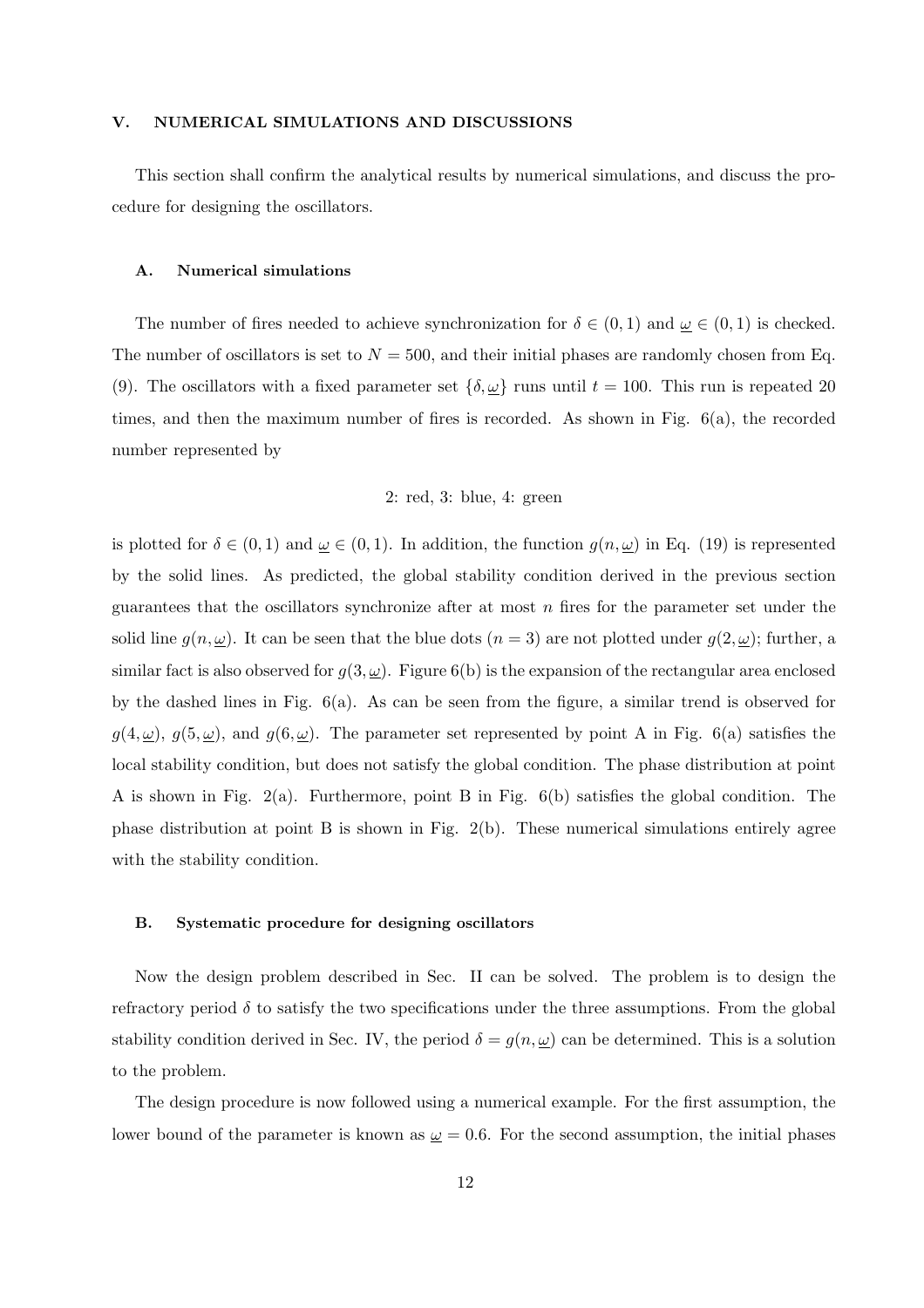

FIG. 6: Maximum number of fires to achieve the synchronization for  $\delta \in (0,1)$  and  $\omega \in (0,1)$ .

are randomly chosen from  $\phi_i(0) \in [0,1]$ , but their values are unknown. For the third assumption, the number of oscillators is set to  $N = 100$  and new oscillators are added to the network at  $t^{10+}$ , but the number of oscillators and information concerning the addition are unknown. For the first specification, the oscillators should be synchronized after at most four fires after the new oscillators are added. For the second specification,  $\delta$  is maximized. According to the global stability condition,  $\delta = g(4, 0.6) = 0.457$  is designed, which represents point B in Fig. 6(b). The phase distribution of the designed oscillators is shown in Fig. 2(b). It can be seen that the synchronization is recovered within four fires after the new oscillator is added.

#### **VI. CONCLUSION**

The present paper has investigated the dynamics of globally pulse-coupled oscillators with a refractory period and frequency distribution. Furthermore, on the basis of the stability analysis for the synchronization, the problem concerning how to design oscillators so that they synchronize within a desired number of fires for any initial condition and disturbance has been solved. These analytical results were verified by numerical simulations.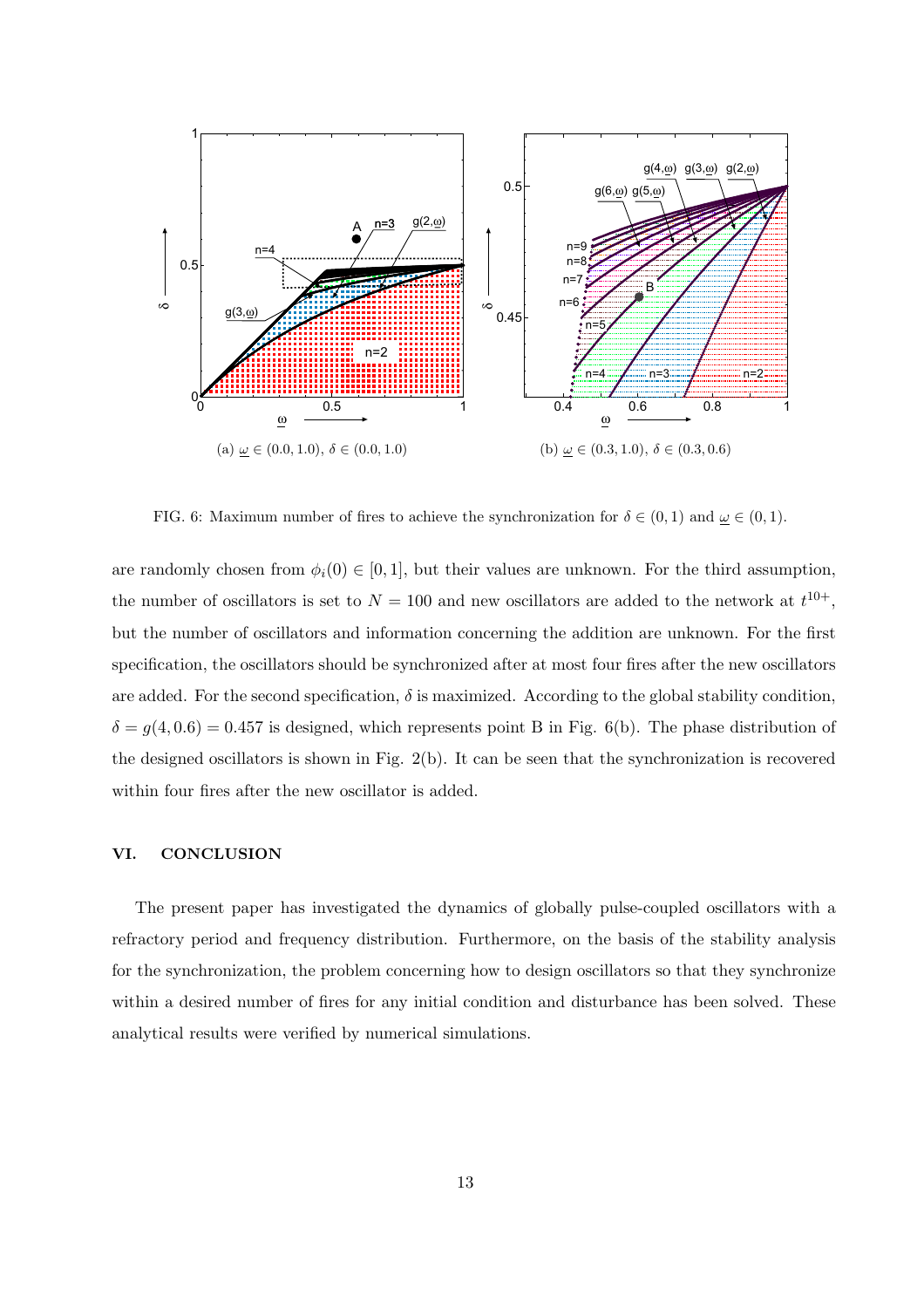#### **APPENDIX: DISCRETE-TIME MAP OF THE NETWORK**

**The dynamics of the network described by (1), (2), (3), (4) can be described by a**  $\mathbf{d}$  iscrete-time nonlinear map. Let the phase of *i*-th oscillator at time  $t^{k+}$  and  $t^{(k+1)+}$  be  $\phi_i(k):=\phi_i\left(t^{k+}\right)$  and  $\phi_i(k+1):=\phi_i\left(t^{(k+1)+}\right)$ , then the map from  $\phi_i(k)$  to  $\phi_i(k+1)$  is given **by**

*,*

$$
\phi_i(k+1) = \begin{cases} h_i(\phi_i(k)) & \text{if } h_i(\phi_i(k)) < \delta \\ 0 & \text{otherwise} \end{cases}
$$

$$
h_i(\phi_i) := \phi_i + \omega_i \min_{j \in \{0, 1, ..., N-1\}} \frac{1 - \phi_j}{\omega_j}.
$$

**This discrete-time map is helpful to simulate the dynamics of the network.**

- [1] T. Endo and S. Mori. Mode analysis of a multimode ladder oscillator. *IEEE Trans. Circuits and Systmes*, 23:100–113, 1976.
- [2] T. Endo and S. Mori. Mode analysis of a ring of a large number of mutually coupled van der pol oscillators. *IEEE Trans. Circuits and Systmes*, 25:7–18, 1978.
- [3] Y. Nishio and A. Ushida. Spatio-temporal chaos in simple coupled chaotic circuits. *IEEE Trans. Circuits and Systmes-I*, 42:678–686, 1995.
- [4] K. Kaneko. *Theory and applications of coupled map lattices*. Wiley, Chichester, England, 1993.
- [5] A. Pikovsky, M. Rosenblum, and J. Kurths. *Synchronization*. Cambridge University Press, 2001.
- [6] R.E. Mirollo and S.H. Strogatz. Synchronization of pulse-coupled biological oscillators. *SIAM Journal on Applied Mathematics*, 50:1645–1662, 1990.
- [7] M. Tsodyks, I. Mitkov, and H. Sompolinsky. Pattern of synchrony in inhomogeneous networks of oscillators with pulse interactions. *Phys. Rev. Lett.*, 71:1280–1283, 1993.
- [8] S. Bottani. Pulse-coupled relaxation oscillators: from biological synchronization to self-organized criticality. *Phys. Rev. Lett.*, 74:4189–4192, 1995.
- [9] C.C. Chen. Threshold effects on synchronization of pulse-coupled oscillators. *Phys. Rev. E*, 49:2668– 2672, 1994.
- [10] V. Kirk and E. Stone. Effect of a refractory period on the entrainment of pulse-coupled integrate-andfire oscillators. *Phys. Lett. A*, 232:70–76, 1997.
- [11] W. Gerstner. Rapid phase locking in systems of pulse-coupled oscillators with delays. *Phys. Rev. Lett.*, 76:1755–1758, 1996.
- [12] M. Timme, F. Wolf, and T. Geisel. Coexistence of regular and irregular dynamics in complex networks of pulse-coupled oscillators. *Phys. Rev. Lett.*, 89:258701, 2002.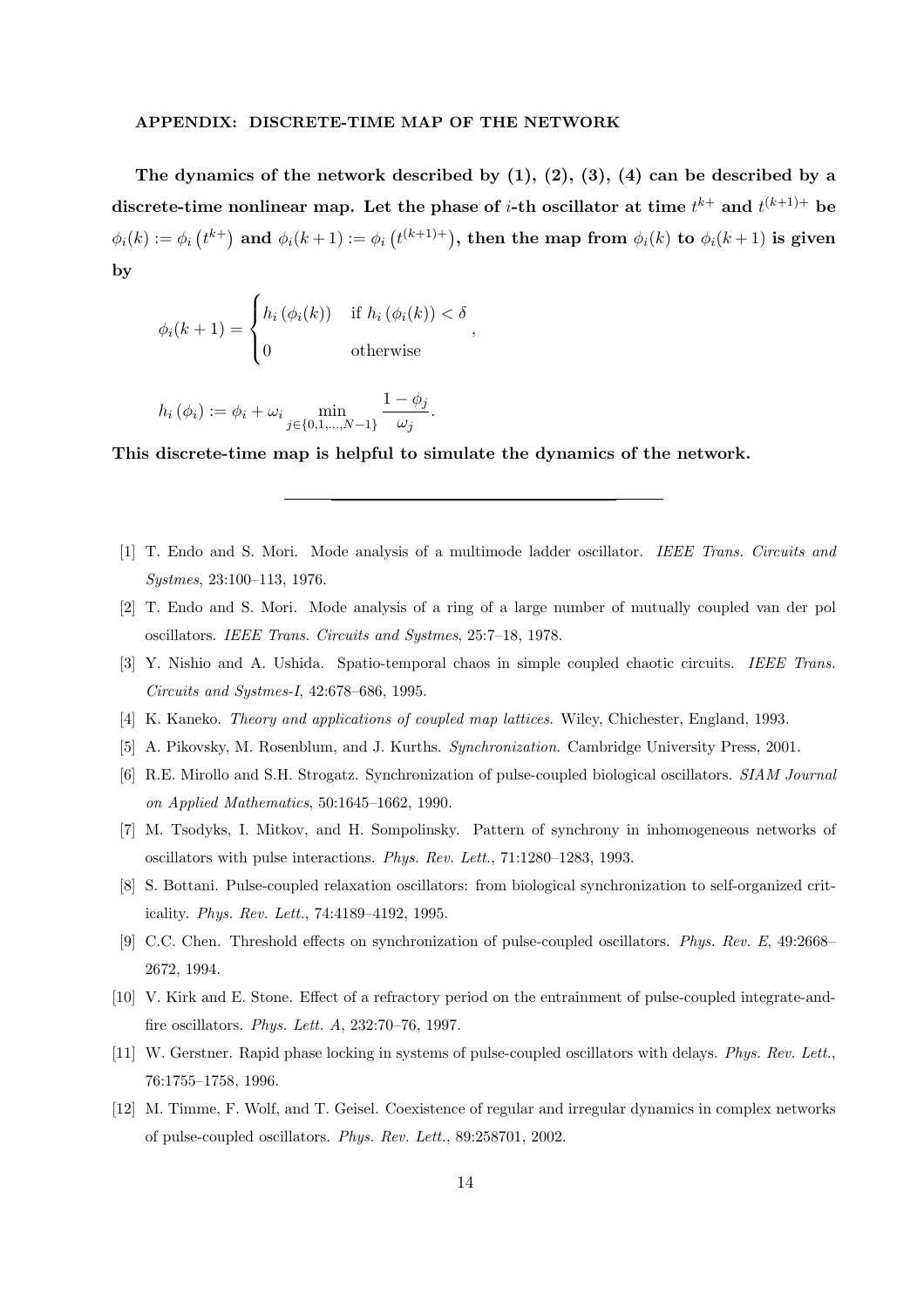- [13] P. Gong and C. vanLeeuwen. Dynamically maintained spike timing sequences in networks of pulsecoupled oscillators with delays. *Phys. Rev. Lett.*, 98:048104, 2007.
- [14] W. Wu and T. Chen. Desynchronization of pulse-coupled oscillators with delayed excitatory coupling. *Nonlinearity*, 20:789–808, 2007.
- [15] A. Diaz-Guilera, C.J. Perez, and A. Arenas. Mechanisms of synchronization and pattern formation in a lattice of pulse-coupled oscillators. *Phys. Rev. E*, 57:3820–3828, 1998.
- [16] P. Goel and B. Ermentrout. Synchrony, stability, and firing patterns in pulse-coupled oscillators. *Physica D*, 163:191–216, 2002.
- [17] P. Ostborn. Phase transition to frequency entrainment in a long chain of pulse-coupled oscillators. *Phys. Rev. E*, 66:016105, 2002.
- [18] X. Guardiola, A. Diaz-Guilera, M. Llas, and C.J. Perez. Synchronization, diversity, and topology of networks of integrate and fire oscillators. *Phys. Rev. E*, 62:5565–5570, 2000.
- [19] W. Garver and F. Moss. Electronic fireflies. *Scientific American*, 269:128–130, 1993.
- [20] T. Kousaka, H. Kawakami, and T. Ueta. Synchronization of electric fireflies by using square wave generators. *IEICE Trans. Fundamentals*, E81-A:656–663, 1998.
- [21] G.M.R. Avila, J.L. Guisset, and J.L. Deneubourg. Synchronization in light-controlled oscillators. ´ *Physica D*, 182:254–273, 2003.
- [22] G.M.R. Ávila, J.L. Guisset, and J.L. Deneubourg. Synchronization in chains of light-controlled oscillators. *Journal of Physics: Conference Series*, 23:252–258, 2005.
- [23] H. Nakano, T. Saito, and K. Mitsubori. Synchronization from pulse-coupled integrate-and-fire chaotic oscillators. *IEICE Trans. Fundamentals*, E83-A:895–900, 2000.
- [24] H. Nakano and T. Saito. Grouping synchronization in a pulse-coupled network of chaotic spiking oscillators. *IEEE Trans. Circuits and Sys. I*, 15:1018–1026, 2004.
- [25] J.M. Kahn, R.H. Katz, and K.S.J. Pister. Mobile networking for smart dust. *ACM/IEEE Intl. Conf. on Mobile Computing and Networking*, pages 271–278, 1999.
- [26] F. Sivrikaya and B. Yener. Time synchronization in sensor networks: a survey. *IEEE Network*, 18:45–50, 2004.
- [27] D. Lucarelli and I.J. Wang. Decentralized synchronization protocols with nearest neighbor communication. *Proc. of SenSys'04*, 62–68, 2004.
- [28] G. Werner-Allen, G. Tewari, A. Patel, M. Welsh, and R. Nagpal. Firefly-inspired sensor network synchronicity with realistic radio effects. *Proc. of SenSys'05*, 142–153, 2005.
- [29] N. Wakamiya and M. Murata. Synchronization-based data gathering scheme for sensor networks. *IEICE Trans. Commnu.*, E88-B:873–881, 2005.
- [30] A.S Hu and S.D. Servetto. On the scalability of cooperative time synchronization in pulse-connected networks. *IEEE Trans. Information Theory*, 52:2725–2748, 2006.
- [31] O. Simeone, U. Spagnolini, and Y. Bar-Ness. Small-world effects of shadowing in pulse-coupled distributed time synchronization. *IEEE Communications Letters*, 11:1–3, 2007.